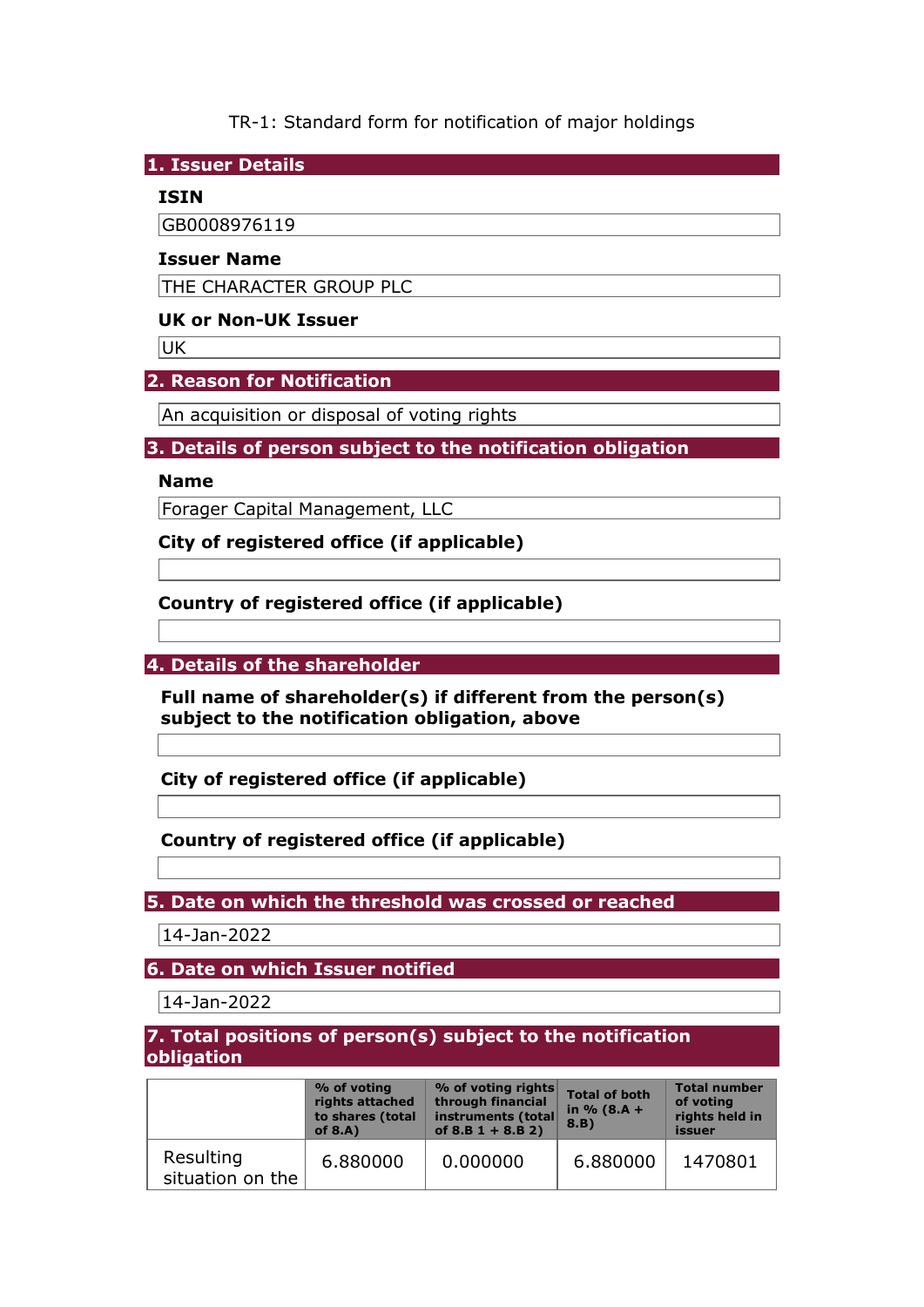| date on which<br>threshold was<br>crossed or<br>reached    |  |  |
|------------------------------------------------------------|--|--|
| Position of<br>previous<br>notification (if<br>applicable) |  |  |

#### **8. Notified details of the resulting situation on the date on which the threshold was crossed or reached**

#### **8A. Voting rights attached to shares**

| <b>Class/Type of</b><br>shares ISIN<br>code(if possible) | voting rights<br>(DTR5.1) | Number of direct Number of indirect<br>voting rights<br>(DTR5.2.1) | % of direct<br>voting rights<br>(DTR5.1) | % of indirect voting<br>rights (DTR5.2.1) |
|----------------------------------------------------------|---------------------------|--------------------------------------------------------------------|------------------------------------------|-------------------------------------------|
| GB0008976119                                             |                           | 1470801                                                            |                                          | 6.880000                                  |
| Sub Total 8.A                                            | 1470801                   |                                                                    | 6.880000%                                |                                           |

## **8B1. Financial Instruments according to (DTR5.3.1R.(1) (a))**

| <b>Type of financial</b><br>instrument | date | period | Number of voting rights that<br><b>Expiration Exercise/conversion <math>\vert</math> may be acquired if the</b><br>linstrument is<br>exercised/converted | $\%$ of<br>votina<br>rights |
|----------------------------------------|------|--------|----------------------------------------------------------------------------------------------------------------------------------------------------------|-----------------------------|
| Sub Total 8.B1                         |      |        |                                                                                                                                                          |                             |

### **8B2. Financial Instruments with similar economic effect according to (DTR5.3.1R.(1) (b))**

| <b>Type of</b><br>financial<br>instrument | <b>Expiration</b><br>date | $\mathsf{\mathsf{Exercise}/}\mathsf{conversion}$<br>period | <b>Physical or cash</b><br><b>settlement</b> | Number of<br>voting rights | $\%$ of<br><u> votina</u><br>riahts |
|-------------------------------------------|---------------------------|------------------------------------------------------------|----------------------------------------------|----------------------------|-------------------------------------|
| Sub Total 8.B2                            |                           |                                                            |                                              |                            |                                     |

### **9. Information in relation to the person subject to the notification obligation**

1. Person subject to the notification obligation is not controlled by any natural person or legal entity and does not control any other undertaking(s) holding directly or indirectly an interest in the (underlying) issuer.

| <b>Ultimate</b><br>controlling person | Name of<br>controlled<br>undertaking | $\%$ of voting<br>rights if it equals through financial<br>the notifiable<br>threshold | <b>1% of voting rights</b><br>or is higher than instruments if it equals<br>or is higher than the<br>notifiable threshold | Total of both if it<br>equals or is<br>higher than the<br>notifiable<br>threshold |
|---------------------------------------|--------------------------------------|----------------------------------------------------------------------------------------|---------------------------------------------------------------------------------------------------------------------------|-----------------------------------------------------------------------------------|
|                                       |                                      |                                                                                        |                                                                                                                           |                                                                                   |

## **10. In case of proxy voting**

### **Name of the proxy holder**

**The number and % of voting rights held**